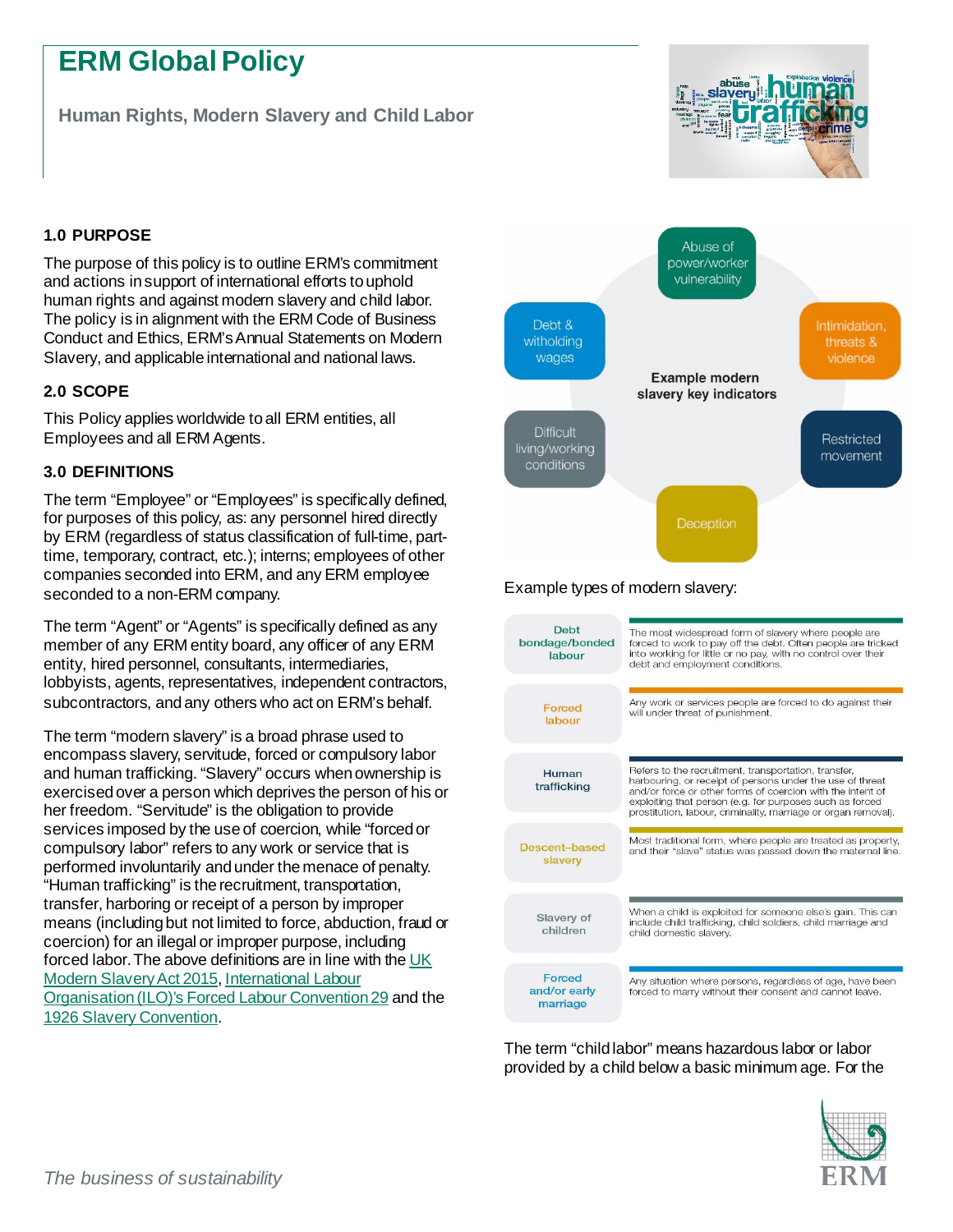purposes of this policy, ERM defines "basic minimum age" and "age for hazardous work" as 15 years and 18 years respectively, or the minimum age set by national law, with any conflict in application by ERM to be resolved by the higher age. Certain exceptions may exist and be permitted by ERM for supporting the goal of promoting education and work experience as part of a bona fide education program, but only in conformance with local law. The above definitions are in line with th[e ILO Conventions 138 and](https://www.ilo.org/global/standards/subjects-covered-by-international-labour-standards/child-labour/lang--en/index.htm)  [182.](https://www.ilo.org/global/standards/subjects-covered-by-international-labour-standards/child-labour/lang--en/index.htm)

## **4.0 COMMITMENT**

ERM endorses the United Nations Guiding Principles on Business and Human Rights and supports the principles contained within the International Bill of Human Rights and the International Labour Organisation's Declaration on Fundamental Principles and Rights at Work.

ERM are signatories to the UN Global Compact and thereby commit to uphold it's 10 principles, two of which focus on human rights. We report our performance annually via the Communication on Progress which is published on the UN Global Compact website.

We conduct human rights due diligence as part of our project selection and review process. This includes triggers within our Project Liability Analysis (PLAN) tool and our automated sanctions checks.

Modern slavery is both a crime and a violation of fundamental human rights. ERM is committed to the elimination of all forms of modern slavery and to the international effort to abolish child labor. ERM takes a zerotolerance approach to such activities and seeks to identify and address such risks in our offices, operations and wider supply chains. ERM publishes an Annual Statement on Modern Slavery Statement that outlines our activities and performance during the year.

ERM will routinely fund, develop and require training on modern slavery as determined by ERM's ExCom Sustainability Working Group.

ERM is committed to supporting its clients in their efforts to address modern slavery and child labor in their operations and supply chains. ERM delivers a range of services to its clients including the development of modern slavery and child labour policies, risk assessments, mitigation strategies and remediation. Examples of ERM client work in this area may be reported in the Sustainability Report or our corporate communication channels, subject to confidentiality and other considerations, as determined by ERM's ExCom Sustainability Working Group.

#### **5.0 EMPLOYEE RESPONSIBILITIES**

- **5.1** All Employees are expected to be aware of human, rights, modern slavery and child labor risks and to remain vigilant in spotting the signs when conducting business, particularly when involving third-party business partners. Some examples include:
	- Hiring a sub-contractor to support a site assessment;
	- Contracting transport or logistical services for a remote project;
	- Using a recruitment agency to hire new employees; and
	- Contracting cleaning services for ERM's offices.
- **5.2** Employees should familiarize themselves with the [ERM Business Code of Conduct and Ethics](https://www.erm.com/about/company/business-conduct-ethics/erms-global-code/) an[d ERM](https://www.erm.com/about/company/business-conduct-ethics/modern-slavery-act-statement/)  [Statement on Modern Slavery](https://www.erm.com/about/company/business-conduct-ethics/modern-slavery-act-statement/), which include provisions related to modern slavery and child labor.
- **5.3** If an Employee suspects a breach of this Policy they should report their concerns immediately to their line manager and Chief Compliance Officer or via the [business.conduct@erm.com](mailto:business.conduct@erm.com) email notification system.
- **5.4** Any Employee who breaches this Policy or fails to report any breach they become aware of will be subject to appropriate disciplinary action up to and including dismissal.
- **5.5** Student educational work experience that has been approved by ERM in accordance with international standards and local applicable law is not considered child or forced labor.

## **6.0 BUSINESS PARTNER RESPONSIBILITIES**

- **6.1** Business partners including sub-contractors, suppliers and recruitment agencies are required to comply with ERM'[s Supplier Code of Business Conduct and Ethics](https://www.erm.com/globalassets/documents/global-policies/supplier-code-business-conduct-ethics.pdf) an[d Sustainable Procurement Policy,](https://www.erm.com/globalassets/documents/global-policies/erm-sustainable-procurement-policy.pdf) which include provisions related to human rights, modern slavery and child labor.
- **6.2** Business partners should also endeavor to cascade the provisions of the Supplier Code down their own supply chains.
- **6.3** If a business partner suspects a breach of this Policy they should report their concerns immediately to the Chief Compliance Officer.